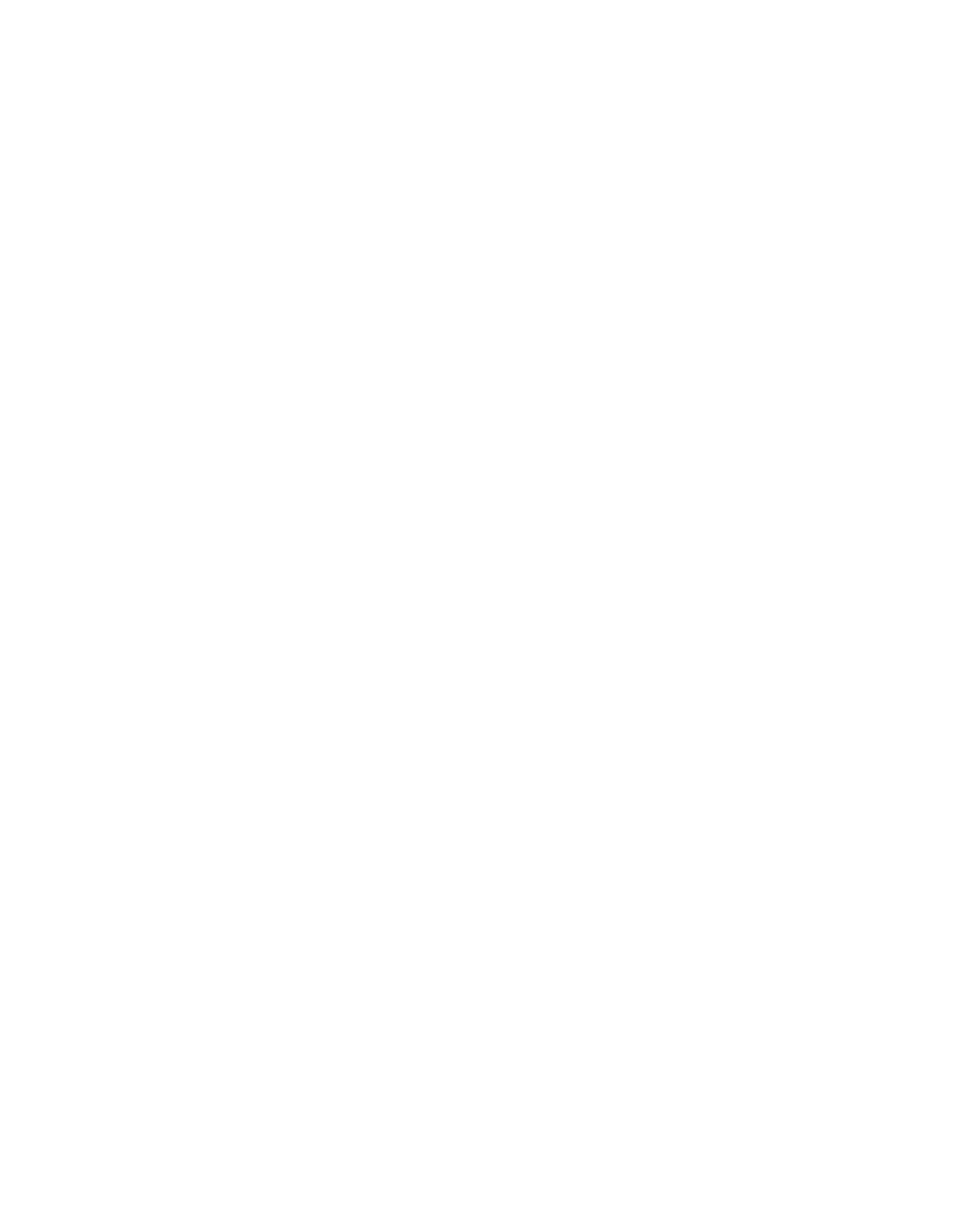### **A. BACKGROUND AND OBJECTIVES OF THE CONFERENCE**

#### **1. Mandate and functions**

The seventh Ministerial Conference on the Information Society in Latin America and the Caribbean is convened in follow-up to the Cartagena de Indias Declaration, adopted at the sixth Ministerial Conference on the Information Society in Latin America and the Caribbean, held from 18 to 20 April 2018.<sup>1</sup>

### **2. Objectives of the Conference**

The seventh Ministerial Conference on the Information Society in Latin America and the Caribbean is called upon to examine progress on the Digital Agenda for Latin America and the Caribbean (eLAC2020) and agreements adopted at the sixth Ministerial Conference on the Information Society in Latin America and the Caribbean, held in Cartagena de Indias, Colombia, in 2018, in addition to moving ahead with cooperation commitments for 2022.

#### **3. Organization of work**

The seventh Ministerial Conference will last for four days and will be opened by the Government of Ecuador. The programme includes the election of Presiding Officers, the opening statement, a presentation on digital technologies for a new future, panel discussions, and keynote presentations. There will also be a high-level dialogue on the contributions of the digital agenda for Latin America and the Caribbean and the role of digital technologies in addressing the coronavirus disease (COVID-19) pandemic.

## **B. PROVISIONAL AGENDA**

- 1. Election of officers
- 2. Adoption of the agenda
- 3. Presentation on digital technologies for a new future and panel discussions
- 4. Keynote presentations
- 5. Other matters
- 6. Consideration and adoption of the proposed digital agenda for Latin America and the Caribbean (eLAC2022).

<sup>1</sup> See the *Report of the Sixth Ministerial Conference on the Information Society in Latin America and the Caribbean* (LC/CMSI.6/7).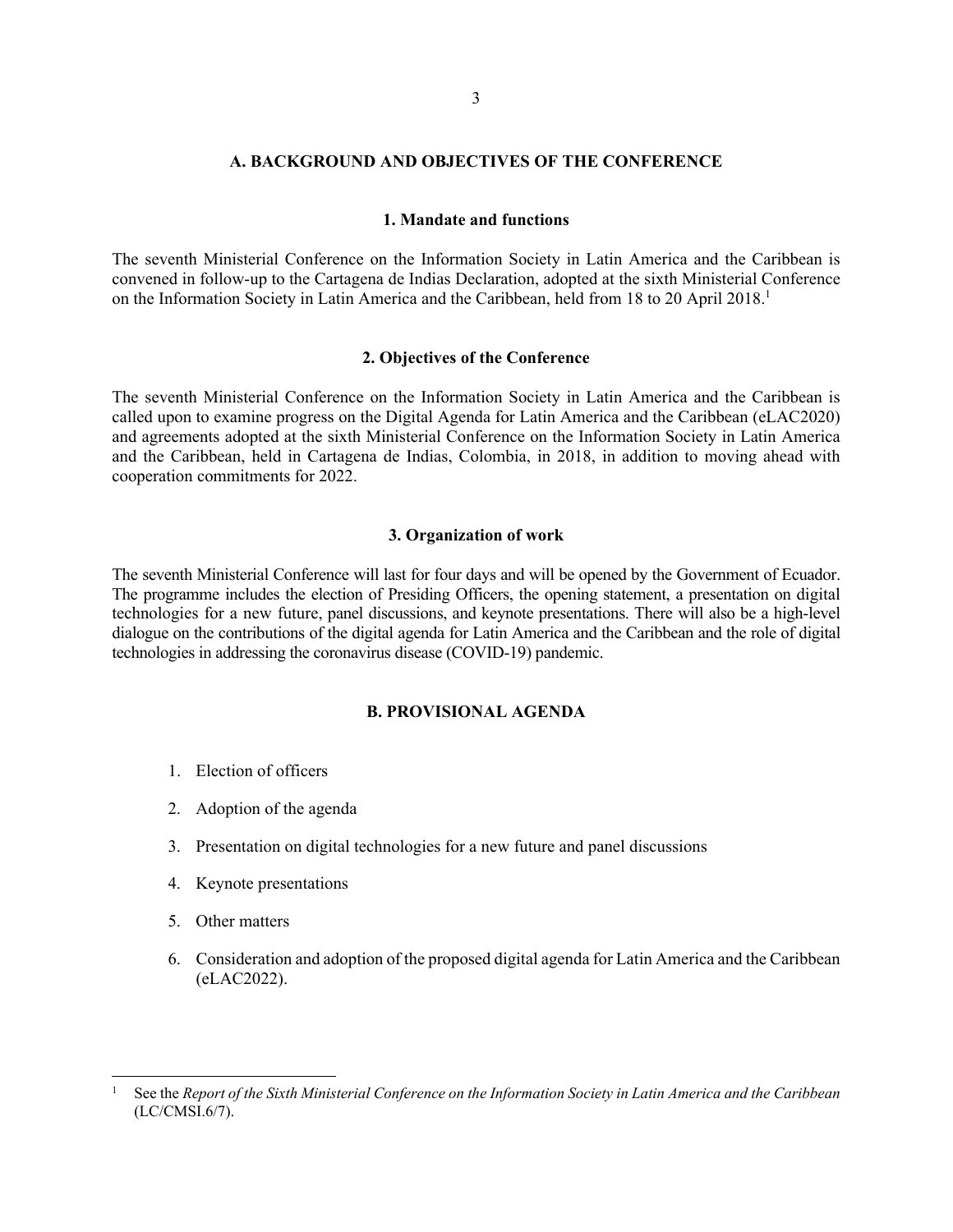### **C. ANNOTATIONS TO THE AGENDA**

### **1. Election of officers**

The delegations will elect the Presiding Officers of the seventh Ministerial Conference on the Information Society in Latin America and the Caribbean, who will serve until new Officers are chosen at the following regional conference.

In accordance with the criteria established by the Presiding Officers, every effort will be made to ensure that the new Presiding Officers are chosen with due regard for the principles of adequate geographical distribution and rotation.

The Presiding Officers will be composed of two representatives from each of the four country groupings below, until the following ministerial conference:

| Andean countries:           | Chair and Vice-Chair |
|-----------------------------|----------------------|
| Southern Cone:              | Vice-Chairs          |
| Mexico and Central America: | Vice-Chairs          |
| The Caribbean:              | Vice-Chairs          |

The Presiding Officers may allow organizations and institutions from the private sector, the technical community, development banks and civil society to participate as observers.

## **2. Adoption of the agenda**

Delegations will have before them the provisional agenda<sup>2</sup> for consideration and adoption. This draft agenda has been prepared by the secretariat in accordance with chapter II of the rules of procedure of ECLAC, bearing in mind the various mandates of the Commission. The representatives of member States may make such observations or suggest such modifications as they deem appropriate under the aforementioned rules of procedure.

### **3. Presentation on digital technologies for a new future and panel discussions**

The Executive Secretary of ECLAC will give a presentation on digital technologies for a new future. There will be a discussion on the impact of the economic and social crisis triggered by the coronavirus disease (COVID-19) pandemic and how physical distancing measures have accelerated the use of online channels to preserve economic and social activity. In this context, there is no stopping the acceleration of the digital transformation of production and consumption. At the same time, for there to be recovery, there must be a move towards new governance that guarantees a digital welfare state and promotes progressive structural change based on a combination of productivity and environmental sustainability objectives.

### **Reference document**:

− Tecnologías digitales para un nuevo futuro (LC/CMSI.7/DDR/1)

<sup>2</sup> LC/CMSI.7/1/Rev.1.